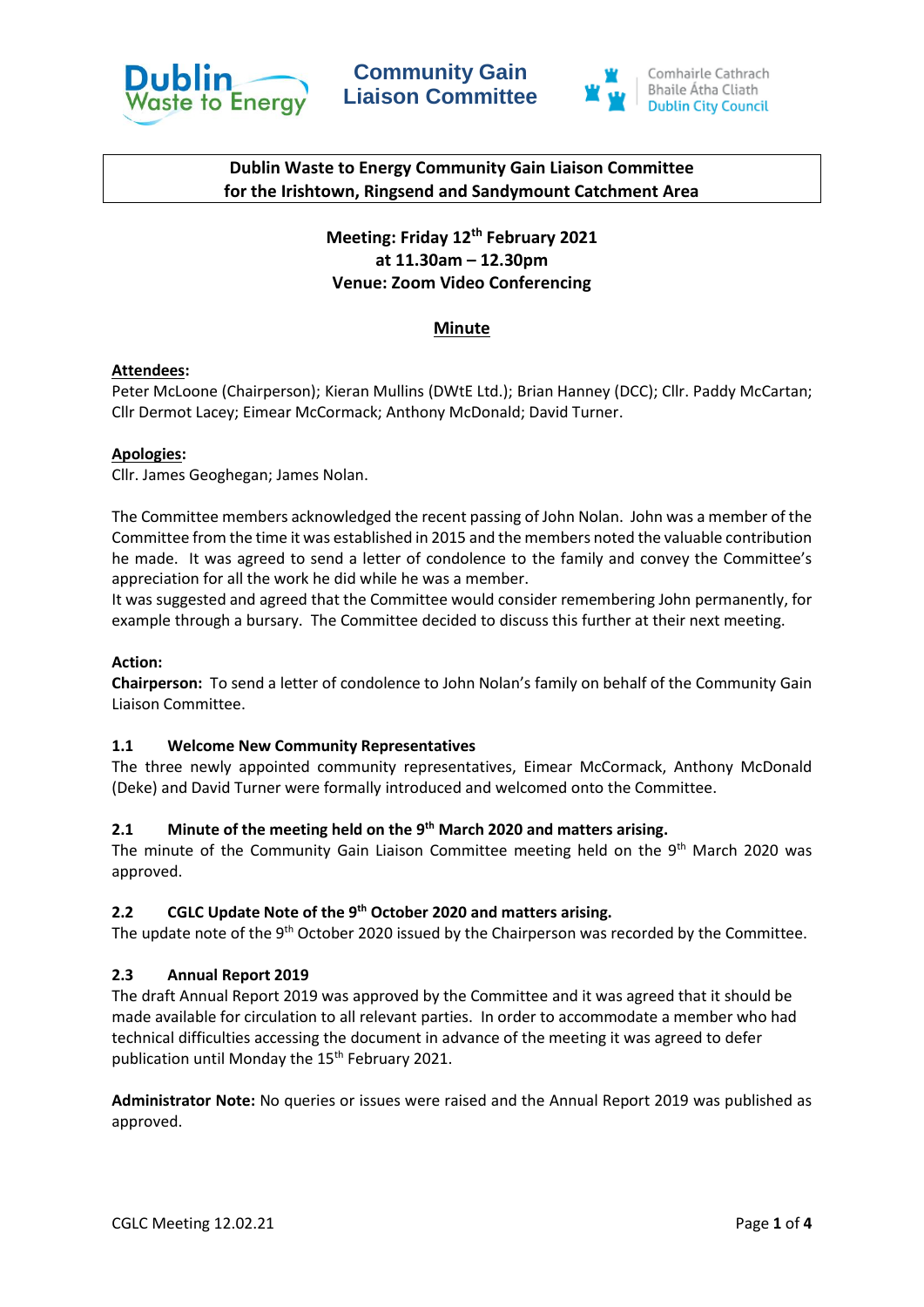



## **3.1 Irishtown Stadium Extension Project Update**

The update in respect of the Irishtown Stadium extension project was noted by the Committee members. It was acknowledged that the Dublin Waste to Energy Community Gain Fund contributed a total of €2.05m to the project and that Crusaders AC and St. Patrick's CYFC had also made substantial financial contributions.

The Committee discussed the promotion of the Irishtown Stadium facility once it has been finally completed. It was recorded that both clubs are intending to publicise the facility and maximise its use. The members were informed that St. Patrick's CYFC had promoted and established their first ladies football team and were making use of the previously unusable football pitch and that the addition of male and female changing rooms had already made a positive impact for Crusaders AC. The Chairperson advised that both clubs had confirmed that the level of membership and participation in them had increased as the project progressed. In addition, it was noted that Dublin City Council would continue to promote the existence of the facility and ensure that it remains active and accessible to the whole community.

It was mentioned by the Committee that a planning application referring to the previously granted link corridor between Irishtown Stadium and the new extension had been submitted to Dublin City Council. It was agreed that enquiries would be made in relation to this and the Committee members informed accordingly.

### **Action:**

**Administrator:** To make enquiries regarding the planning application and inform the Committee members.

### **4.1 Dublin Waste to Energy Community Gain Projects Grant Scheme 2019 Project Status Report Q1 2021**

The Dublin Waste to Energy Community Gain Projects Grant Scheme 2019 project status report was noted. It was confirmed that 24 of the 38 organisations/groups approved in principle had completed their projects and drawn down their grant funding to a sum of circa €1.35m. Due to Covid-19 restrictions, the remaining 14 organisations/groups were unable to complete their projects within the timeframe specified and were granted extensions to their grant drawdown expiry date.

### **4.2 St. Patrick's Church Project Update**

The Committee members were informed that St. Patrick's Church's stained glass window restoration project had been completed and that all of their allocated grant funding had been drawn down.

### **4.3 Cambridge Boys FC Project Update**

The Committee members were informed that Cambridge Boys FC's astro turf pitch resurfacing project in Ringsend Park was currently on hold due to Covid-19 restrictions. PST Sports won the tender to resurface the pitch to the sum of circa €100K. It was confirmed that the Dublin Waste Community Gain Fund were contributing €75K to the project and that Dublin City Council had committed to financing the remaining €25K. The project is estimated to take six weeks to complete and work is expected to commence on the 5<sup>th</sup> March 2021 when restrictions are eased in respect of the construction industry.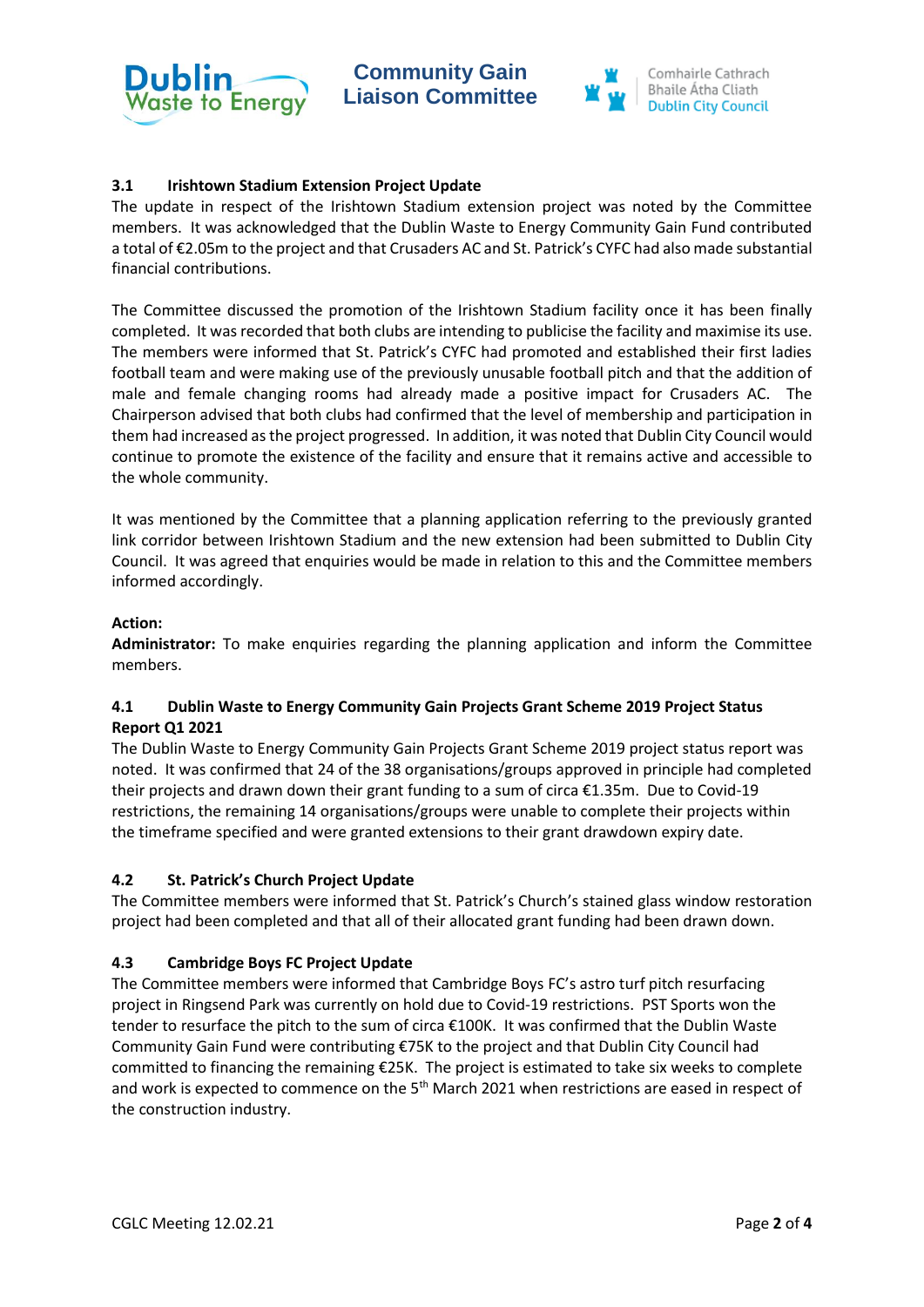

**Community Gain Liaison Committee** 



## **4.4 Marian College Project Update & Request for Additional Funding**

The Committee were informed that Marian College had successfully completed their 2019 grant aided project, which was the conversion of old dressing rooms into a digital hub/computer library. It was noted that the Dublin Waste to Energy Community Gain Fund contributed €40K to this project.

The Chairperson advised the members that in November 2020 an application for additional funding was received from Marian College. The College requested a commitment from the Community Gain Fund of an annual grant of €90K for the next six years. This funding was to assist with the ongoing costs associated with the operation of their swimming pool and to ensure that the swimming pool remained open and accessible to both the school and the community.

The Chairperson confirmed and recorded that Marian College was advised that the amount requested was in excess of the money available following the award of grants under the 2019 Projects Grant Scheme and that the next Projects Grant Scheme was unlikely to be announced until 2021. In addition, Marian College was informed that the Dublin Waste to Energy Community Gain Fund does not provide financial assistance for maintenance costs, operational costs or day to day running expenses and would therefore not be in a position to consider this request.

The Chairperson confirmed and advised the members that Marian College received €225K in respect of the Dublin Waste to Energy Projects Grant Scheme 2016 to assist with the construction of a multipurpose sports hall and €100K in in respect of the Dublin Waste to Energy Community Gain Projects Grant Scheme 2017. It was noted that circa €75K of this sum was used to assist with the relining and refurbishment of their swimming pool and circa 25K was used to purchase gym equipment.

### **5.1 Cost Centre Reports**

The Committee was informed that the 2016 and 2017 Dublin Waste to Energy Projects Grant Scheme cost centres were now closed as all approved organisations/groups had completed their grant aided projects and had drawn down their allocated grant funding.

With regard to the 2019 Dublin Waste to Energy Projects Grant Scheme cost centre, the Chairperson advised that circa €380K of the €1.7m approved remained to be drawn down.

# **5.2 Dublin Waste to Energy Community Gain Fund and Possible Timeframe for Launching the next Projects Grant Scheme**

The Committee recorded that there is currently circa €500K available for the next Projects Grant Scheme and it is estimated that Dublin Waste to Energy Ltd. will be contributing approximately €600K to the Projects Grant Scheme in respect of waste treated at the facility in 2020.

The Committee discussed their strategy for the next phase of the projects grant scheme, given that there will be lower amounts of grant funding available going forward. The Committee agreed that before taking any decisions with regard to their strategy, a review should be carried out of the Projects Grant Scheme to date. The Chairperson stated that he would circulate a summary paper outlining the current approach in respect of the management and distribution of the Community Gain Fund. He advised that this document would include an invitation to the members to submit their views on essentially two matters, namely:

**A)** Informing applicants in advance of the overall amount available and whether or not the Committee sets a cap/ceiling on the maximum amount of grant available for any project.